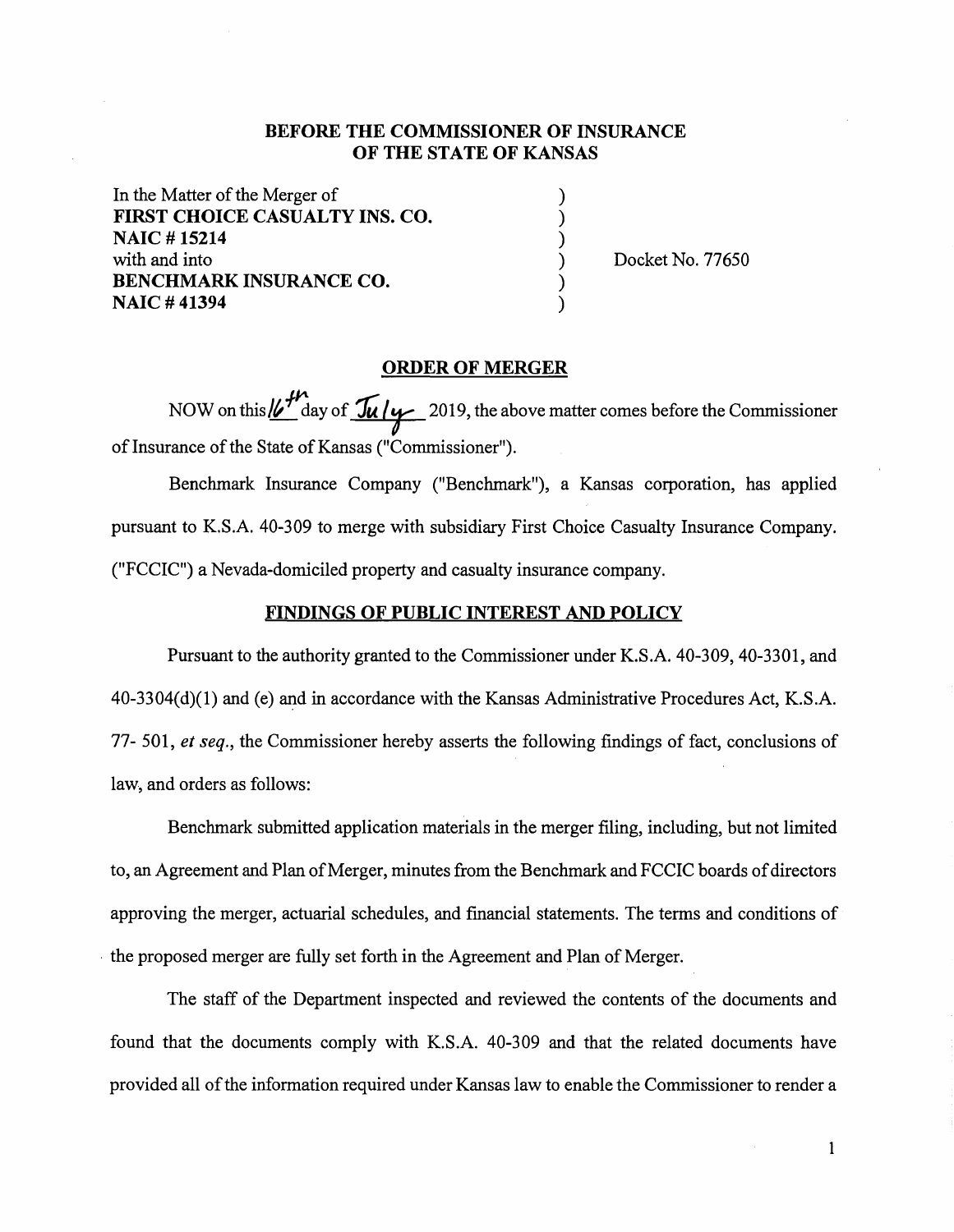decision on the proposed merger of FCCIC into Benchmark.

#### **FINDINGS OF FACT AND CONCLUSIONS OF LAW**

- 1. The Commissioner of Insurance has jurisdiction over this matter pursuant to K.S.A. 40- 103 and K.S.A. 40-3301, *et seq.*
- 2. Pursuant to K.S.A. 40-309, an insurance company of this state may merge with any other company of any other state engaged in like business and having similar corporate powers.
- 3. Benchmark is a stock insurance holding company and has been operating in the State of Kansas, with its principal office located in Topeka, Kansas and with its administrative office in Wayzata, Minnesota. Benchmark has been a Kansas corporation since May 5, 1964.
- 4. FCCIC is a stock insurance holding company formed under the laws of Nevada with its principal office located in Las Vegas, Nevada and with its administrative office in Wayzata, Minnesota.
- 5. On February 12, 2019, the State of Nevada approved a Form A filing by Benchmark regarding the acquisition of stock of FCCIC, wherein Benchmark acquired 100% of the stock of FCCIC.
- 6. Pursuant to K.S.A. 40-309, on April 23, 2019, a resolution was adopted by the Board of Directors of Benchmark to effect the merger of FCCIC and Benchmark. On April 23, 2019, the shareholders of FCCIC also approved a resolution of the proposed merger.
- 7. FCCIC and Benchmark filed a proposed copy of the Agreement of Merger with the Kansas Insurance Department, to be effective June 1, 2019.
- 8. Contained in the Merger Application were all the necessary submitted materials to the Kansas Insurance Department in connection with the proposed merger.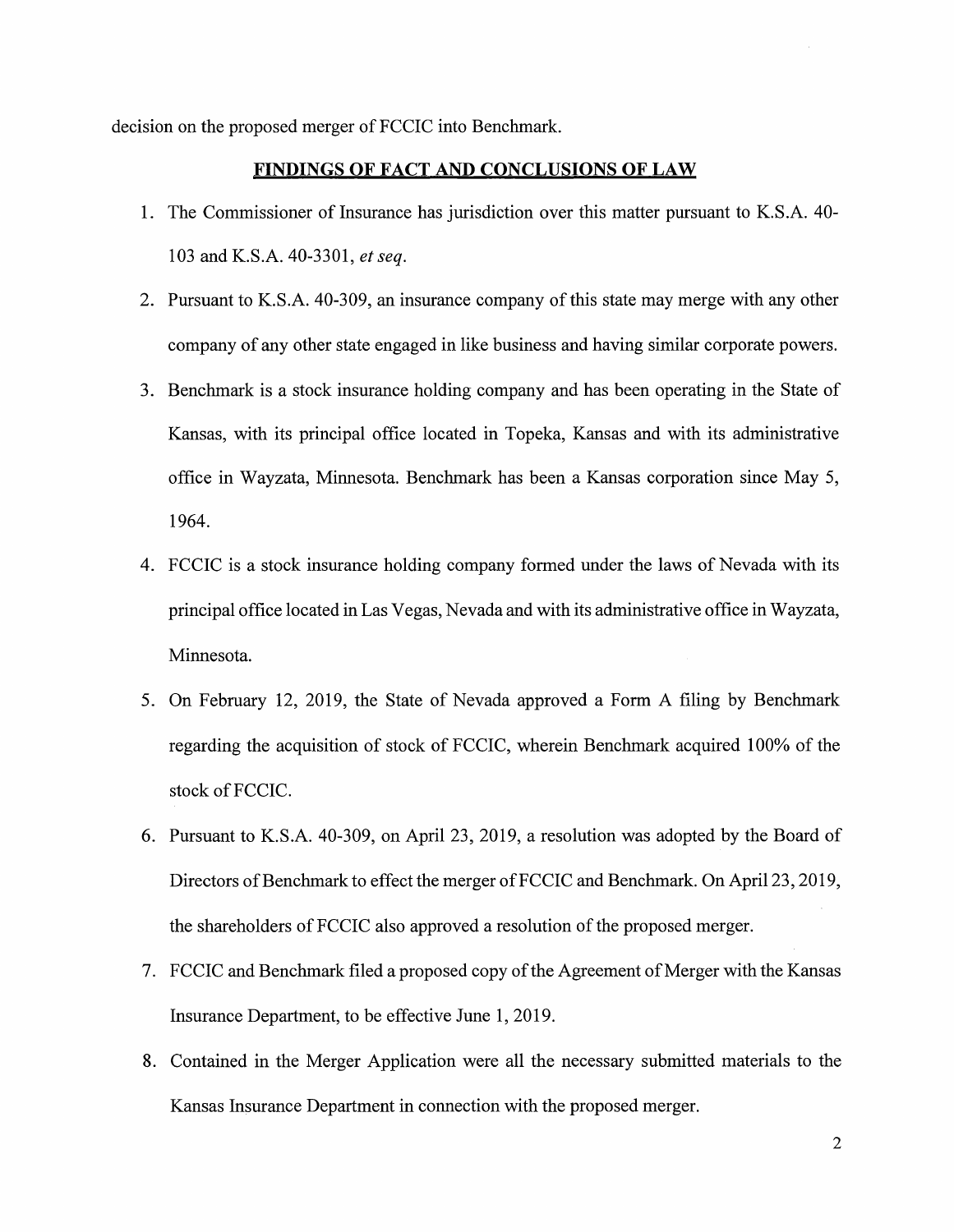- 9. The merger application material provides evidence that FCCIC and Benchmark are engaged in like business and have similar corporate powers.
- 10. Benchmark provided evidence that the merger has been approved at a meeting of the stockholders of both FCCIC and Benchmark called for that purpose, and that such approval was by a vote of stockholders owning not less than two-thirds of the shares of stock of these two companies, pursuant to K.S.A. 40-309.
- 11. The Articles of Incorporation and Bylaws for Benchmark in effect immediately prior to the Merger shall be the same as after the Merger is effective.
- 12. The merger application materials establish that Benchmark is exempt from filing a Form A, as required under K.S.A. 40-3304, because the merger of FCCIC with and into Benchmark does not have the purpose, or effect, of changing or influencing control of Benchmark inasmuch as FCCIC is wholly owned by Benchmark. See, K.S.A. 40-3304(e).
- 13. The Agreement is in compliance with the provisions of K.S.A. 40-309.
- 14. On the effective date of the merger, FCCIC and Benchmark shall become and be a single corporation with Benchmark as the surviving corporation and the separate corporate existence of FCCIC shall cease.
- 15. Benchmark shall succeed to and possess all rights, privileges, powers and immunities of each corporation and all property of each corporation shall be vested in the surviving corporation, Benchmark.
- 16. On the effective date of the merger, Benchmark will assume and be responsible for all debts, obligations, claims and liabilities for which FCCIC is legally responsible and all assets of FCCIC will be assumed by Benchmark.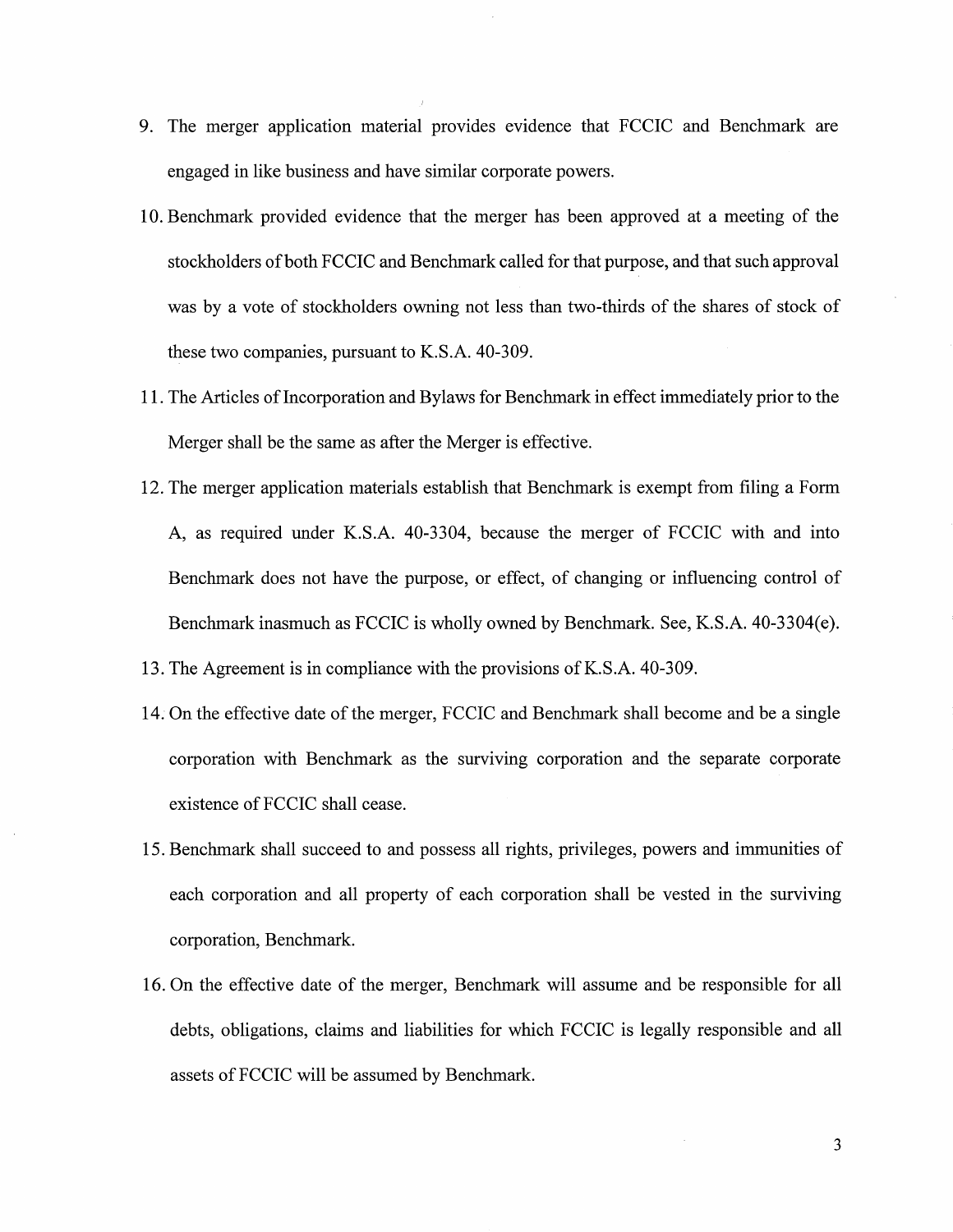- 17. No evidence has been introduced to establish that the proposed merger of FCCIC with and into Benchmark would be injurious to or prejudice the interests of the policyholders and creditors.
- 18. No evidence has been introduced to establish that the proposed merger of FCCIC with and into Benchmark will be hazardous or prejudicial to the insurance-buying public.

## **IT IS THEREFORE ORDERED BY THE COMMISSIONER OF INSURANCE THAT:**

- 1. The merger between FCCIC with and into Benchmark is hereby approved, effective June 1, 2019 pursuant to K.S.A. 40-309 provided that within thirty days of the date of this Order, the Agreement and Plan of Merger is effected and all appropriate closing documents are executed and filed with the Kansas Insurance Department.
- 2. Benchmark shall be exempt from the application of the formal filing and approval requirements of K.S.A. 40-3304(a), including the Form A requirements of K.A.R. 40-1- 28.
- 3. In conjunction with this Order, the Kansas Certificate of Authority of Benchmark shall remain unchanged subsequent to the merger.
- 4. The Commissioner of Insurance retains jurisdiction over the subject matter of this proceeding and over the parties for the purpose of entering such Orders as may be deemed necessary and appropriate.

## **NOTICE OF RIGHTS**

Pursuant to K.S.A. 77-537 of the Kansas Administrative Procedure Act, if Benchmark desires a hearing, the company must file a written request for a hearing with:

> Justin L. McFarland General Counsel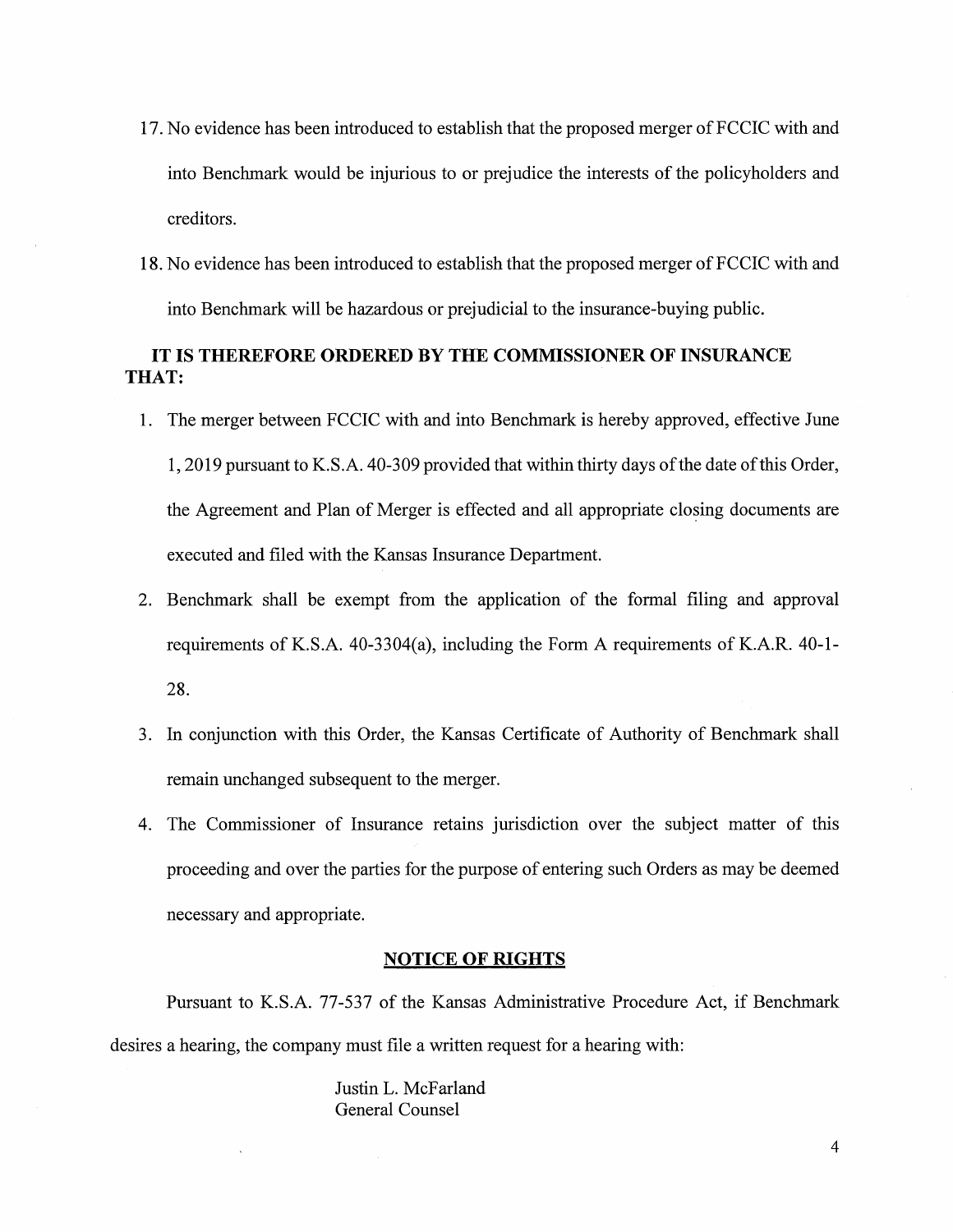Kansas Insurance Department 420 S.W. 9th Street Topeka, Kansas 66612

This request must be filed within fifteen (15) days from the date of service of this Order of Merger. If Benchmark requests a hearing, the Department will notify Benchmark of the time and place of the hearing and information on the procedures, right of representation, and other rights of the parties relating to the conduct of the hearing, before commencement of the same.

If a hearing is not requested in the time and manner stated above, the Order of Merger shall become effective as a Final Order upon the expiration of time for requesting a hearing, pursuant to K.S.A. 77-613. In the event that Benchmark files a petition for judicial review, pursuant to K.S.A. 77-613(e), the agency officer to be served on behalf of the Department is the same as above.

# **IT IS SO ORDERED THIS 16th DAY OF JULY, 2019 IN THE CITY OF TOPEKA, COUNTY OF SHAWNEE, STATE OF KANSAS.**



VICKI SCHMIDT COMMISSIONER OF INSURANCE

BY: arboran Ronken

Barbara W. Rankin Assistant Commissioner Presiding Officer